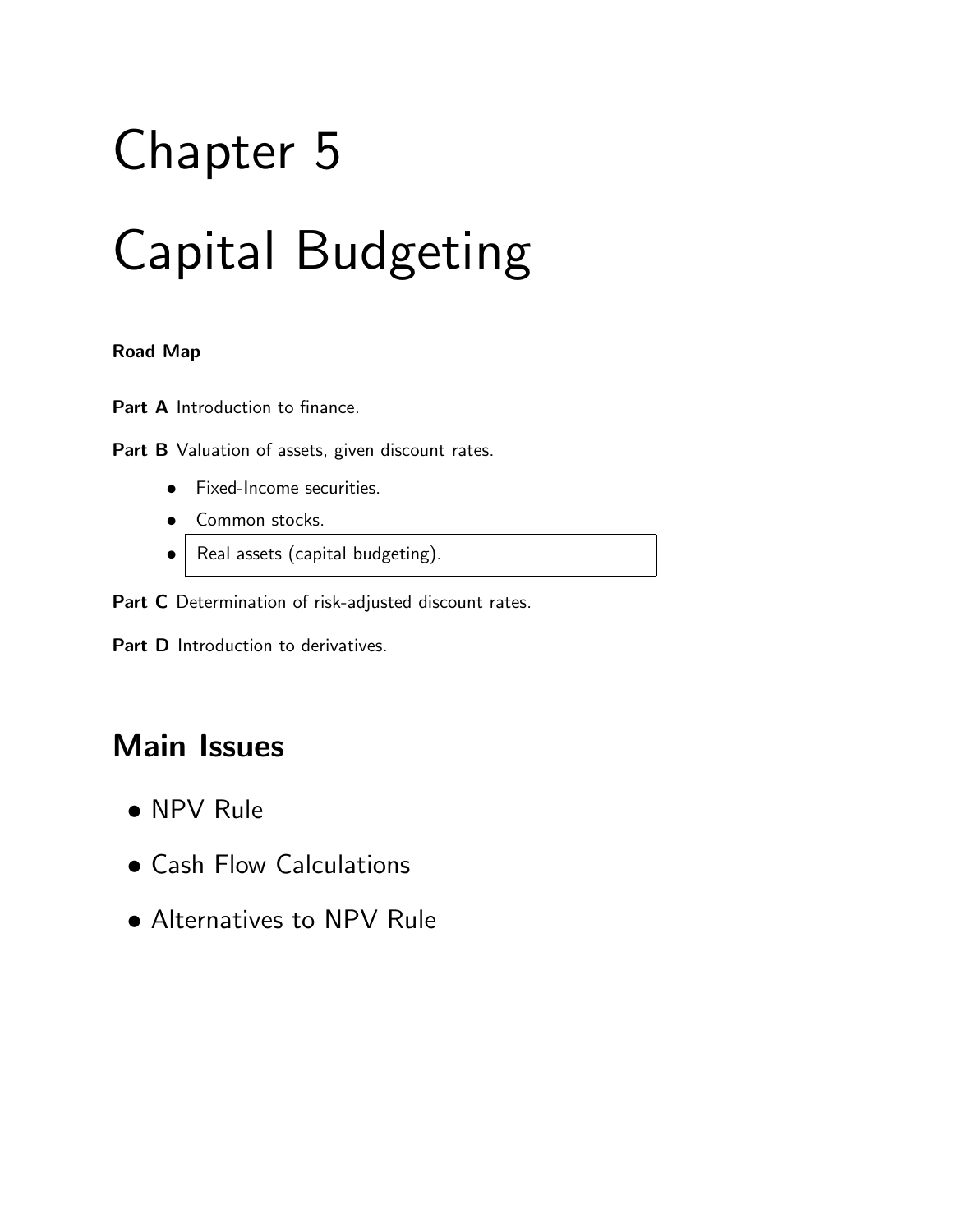# **1 NPV Rule**

A firm's business involves capital investments (capital budgeting), e.g., the acquisition of real assets. The objective is to increase the firm's current market value. Decision reduces to valuing real assets, i.e., their cash flows.

Let the cash flow of an investment (a project) be

$$
\{CF_0, CF_1, \cdots, CF_t\}.
$$

Its current market value is

$$
NPV = CF_0 + \frac{CF_1}{1+r_1} + \dots + \frac{CF_t}{(1+r_t)^t}.
$$

This is the increase in firm's market value by the project.

#### **Investment Criteria:**

- 1. For a single project, take it if and only if its NPV is positive.
- 2. For many *independent* projects, take all those with positive NPV.
- 3. For *mutually exclusive* projects, take the one with positive and highest NPV.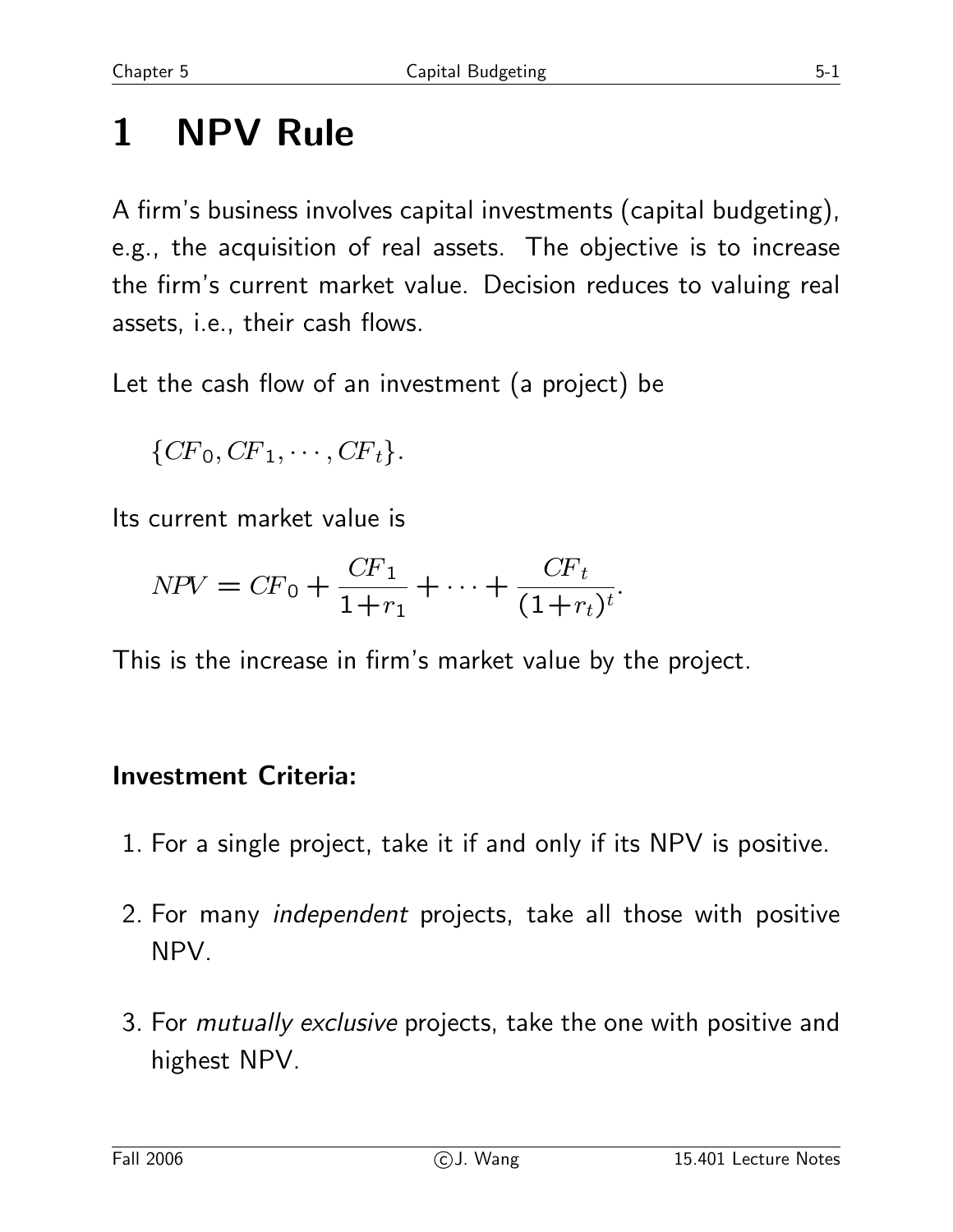In order to compute the NPV of a project, we need to analyze

- 1. Cash flows
- 2. Discount rates
- 3. Strategic options.

We focus on cash flow here and return to discount rate (Part C) and strategic options (Part D) later.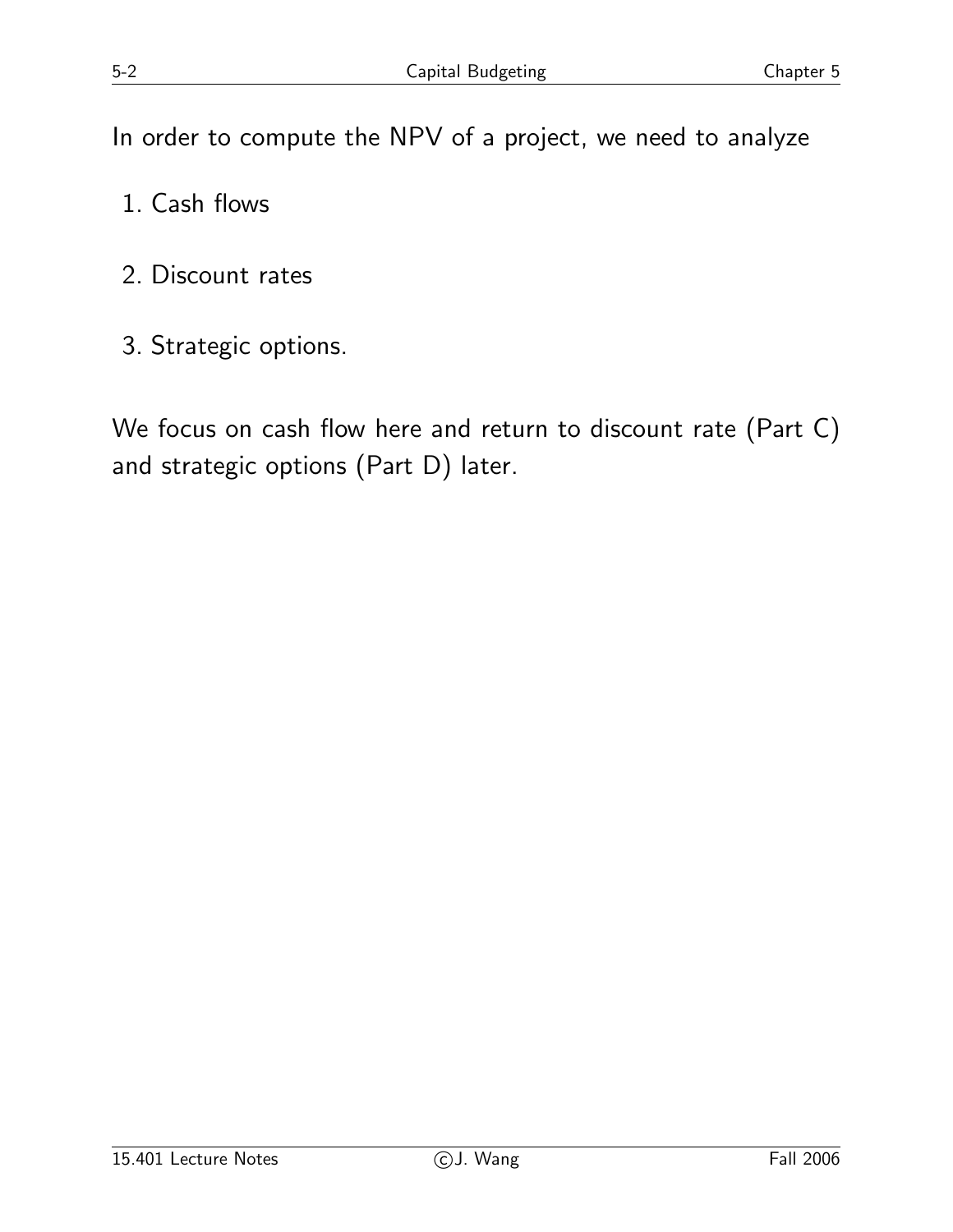# **2 Cash Flow Calculations**

#### **Main Points:**

- 1. Use cash flows, not accounting earnings.
- 2. Use after-tax cash flows.
- 3. Use cash flows attributable to the project (compare firm value with and without the project):
	- Use incremental cash flows.
	- Forget sunk costs: bygones are bygones.
	- Include investment in working capital as capital expenditure.
	- Include opportunity costs of using existing facilities.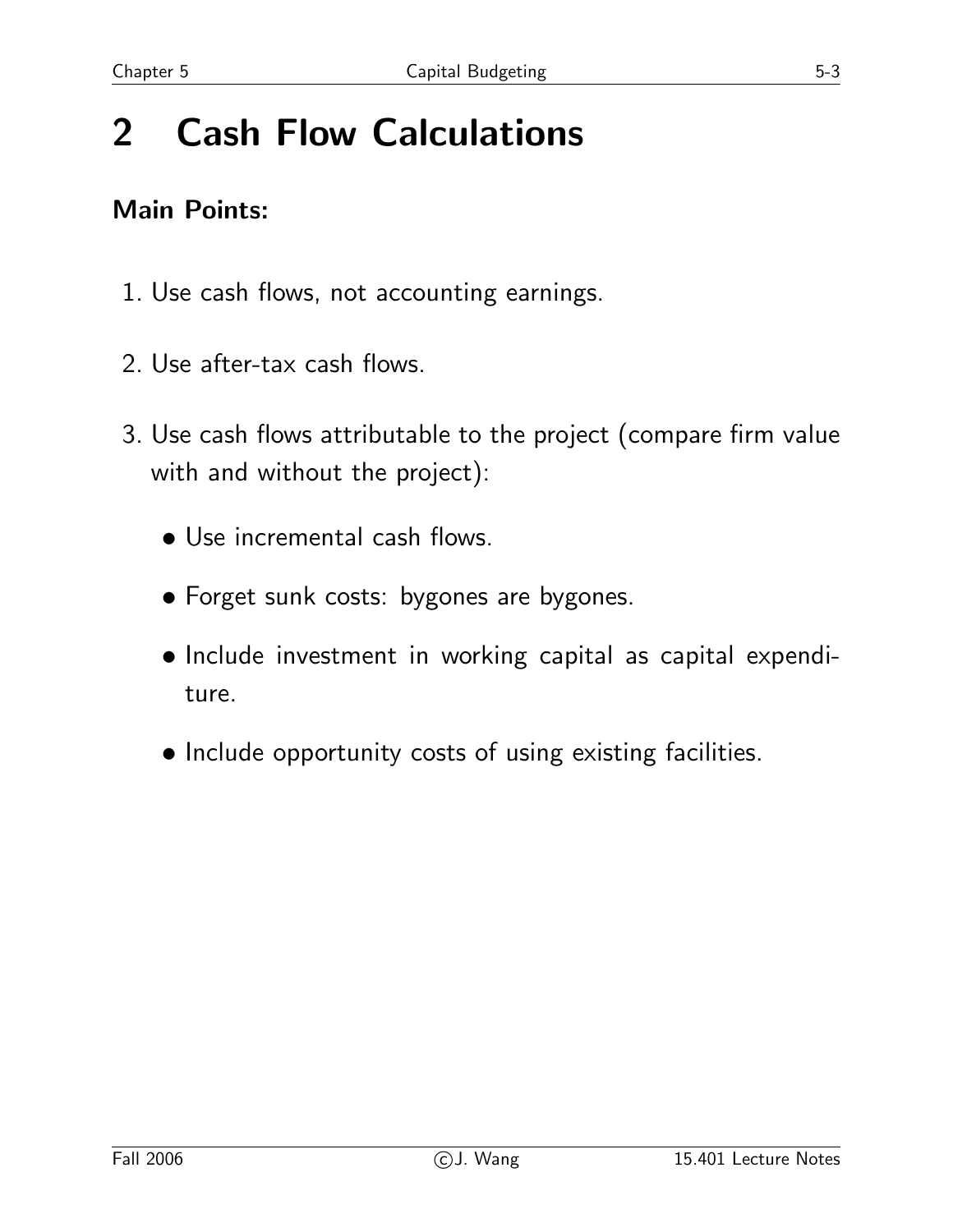In what follows, all cash flows are attributable to the project.

 $CF =$  [Project Cash Inflows] – [Project Cash Outflows]

= [Operating Revenues]

− [Operating Expenses without depreciation]

$$
- [Capital\ Expenditures]
$$

− [Taxes].

Defining operating profit by

Operating Profit  $=$  Operating Revenues

− Operating Expenses w/o Depreciation

Let  $\tau$  denote the "effective" tax rate. The income taxes are

 $[Taxes] = (\tau)[Operating Profit] - (\tau) \times [Depreciation].$ 

Accounting depreciation affects cash flows because it reduces the company's tax bill.

Then

$$
CF = (1-\tau)[Operating \text{ Profits}] - [Capital \text{ Expenditures}]
$$
  
+  $(\tau)[Depreciation].$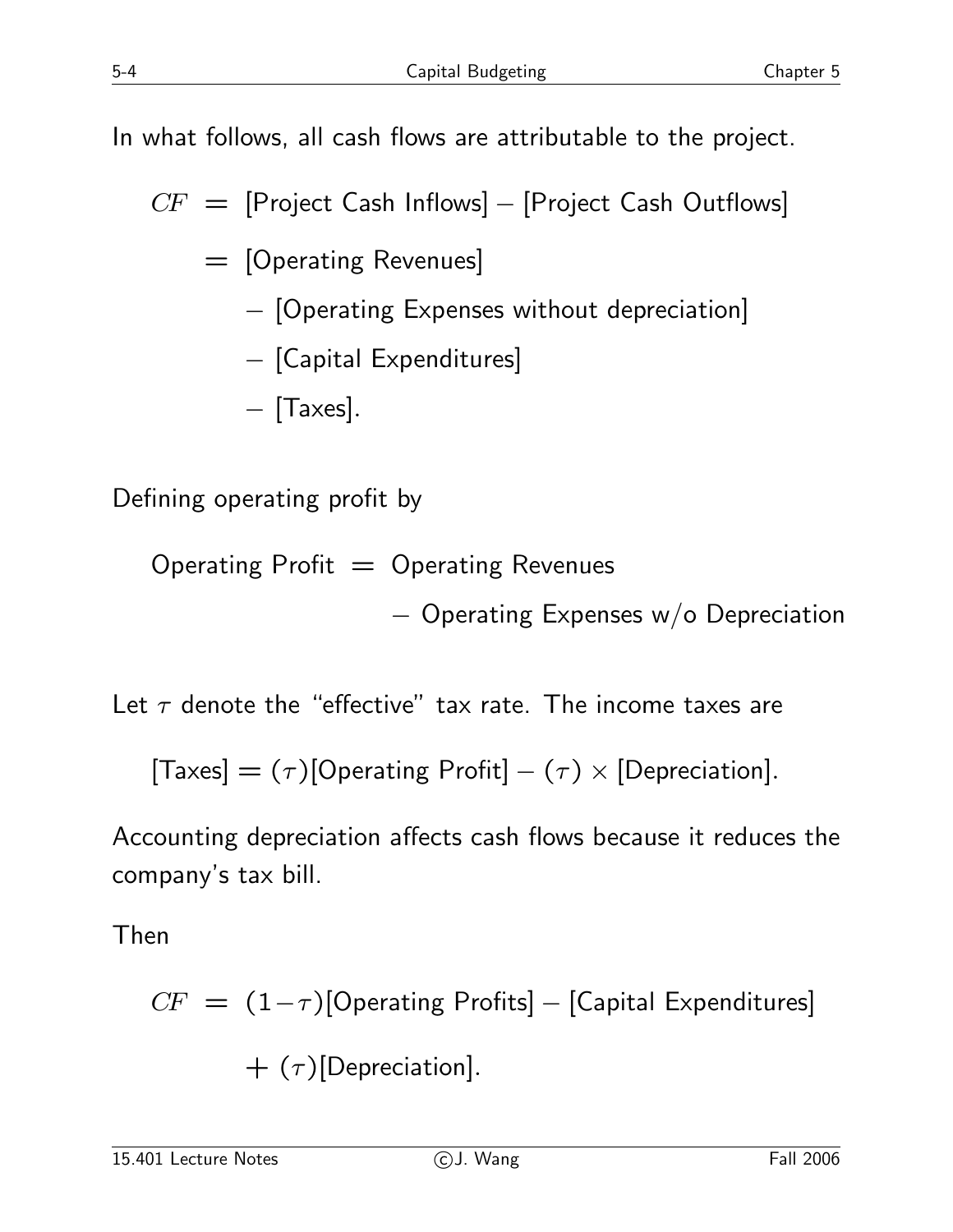### **2.1 Use Cash Flows, Not Accounting Earnings**

**Example.** Accounting Earnings vs. Cash Flows.

A machine purchased for \$1,000,000 with a life of 10 years generates annual revenues of \$300,000 and operating expenses of \$100,000. Assume that machine will be depreciated over 10 years using straight-line depreciation. The corporate tax rate is 40%.

| Date           | <b>Accounting Earnings</b>      | <b>Accounting Earnings</b> | Cash Flow After-tax            |
|----------------|---------------------------------|----------------------------|--------------------------------|
|                | Before Tax                      | After Tax                  |                                |
| 0              |                                 | 0                          | $-1,000,000$                   |
| 1              | $300,000 - 100,000 - 100,000 =$ | $(1-0.4)(100,000) =$       | $(1-0.4)$ $(300,000-100,00) +$ |
|                | 100,000                         | 60,000                     | $40,000 = 160,000$             |
| $\overline{2}$ | 100,000                         | 60,000                     | 160,000                        |
| 3              | 100,000                         | 60,000                     | 160,000                        |
| 4              | 100,000                         | 60,000                     | 160,000                        |
| 5              | 100,000                         | 60,000                     | 160,000                        |
| 6              | 100,000                         | 60,000                     | 160,000                        |
| 7              | 100,000                         | 60,000                     | 160,000                        |
| 8              | 100,000                         | 60,000                     | 160,000                        |
| 9              | 100,000                         | 60,000                     | 160,000                        |
| 10             | 100,000                         | 60,000                     | 160,000                        |

The accounting earnings do *not* accurately reflect the actual timing of cash flows.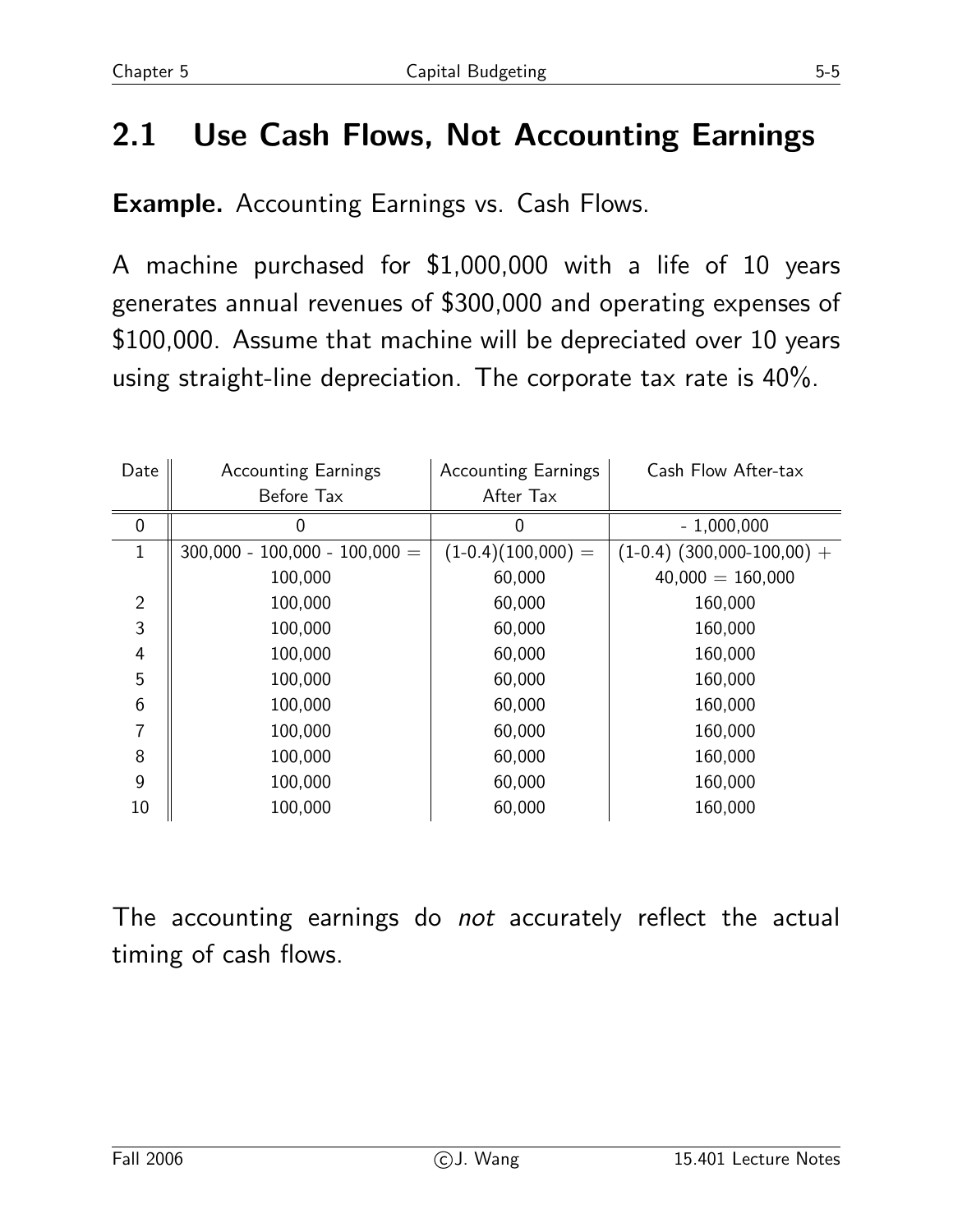# **2.2 Use After-tax Cash Flows**

**Example.** Consider the following project (the cash flow is in thousands of dollars and tax rate is  $50\%$ ):

| Year            | 0      |        | 2     | 3      | 4      | 5      |
|-----------------|--------|--------|-------|--------|--------|--------|
| Invest          | 500    |        |       |        |        |        |
| Operating CF    |        | 0      | 100   | 300    | 300    | 300    |
| Depreciation    |        | 100    | 100   | 100    | 100    | 100    |
| Income          |        | $-100$ | 0     | 200    | 200    | 200    |
| Tax             |        | -50    | 0     | 100    | 100    | 100    |
| After-tax CF    | $-500$ | 50     | 100   | 200    | 200    | 200    |
| at $10\%$<br>PV | -500   | 45.45  | 82.64 | 150.26 | 136.60 | 124.18 |

 $NPV = +39.13$ .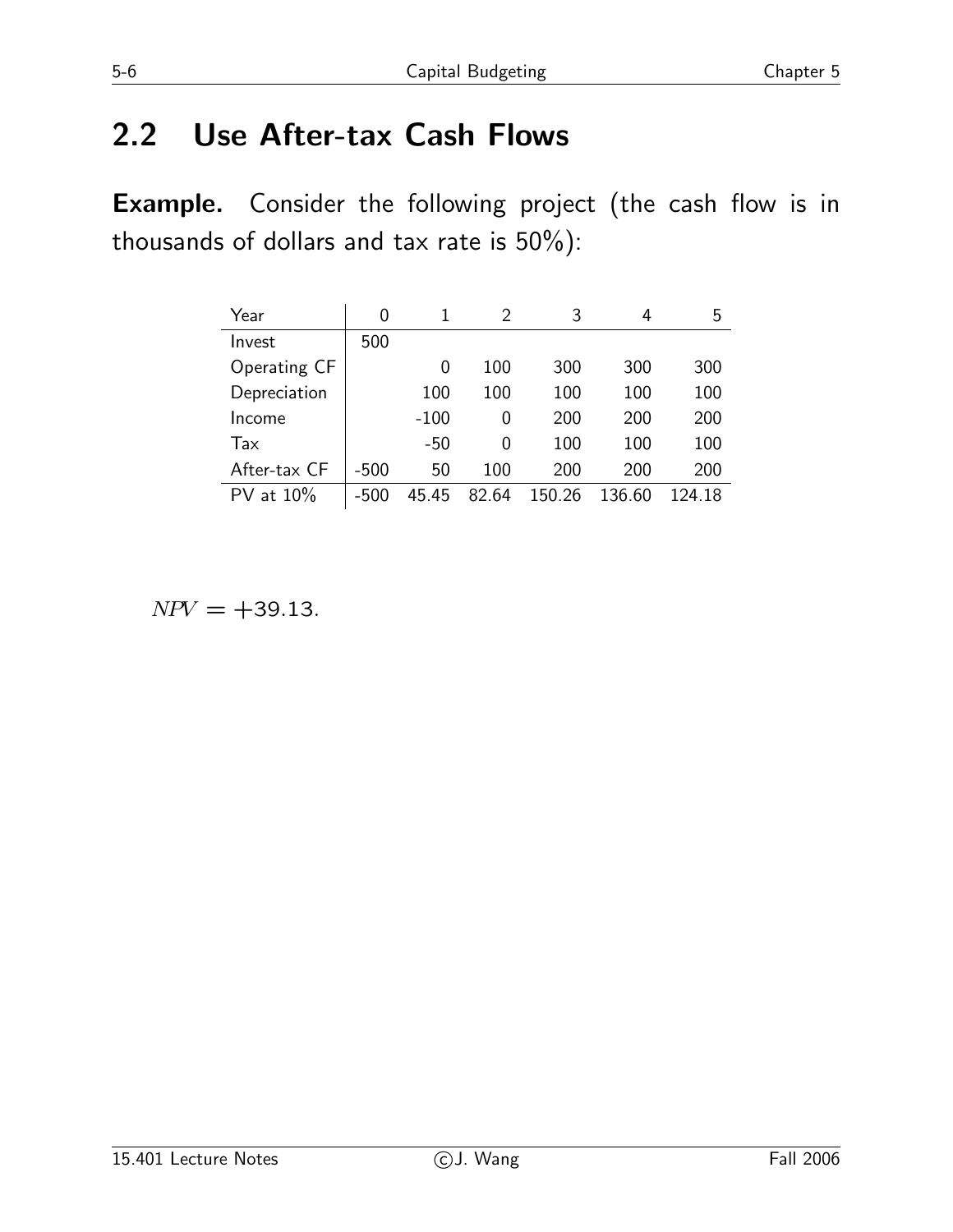### **2.3 Investment In WC Is A Capital Expenditure**

Typically, there are timing differences between the accounting measure of earnings (Sales - Cost of Goods Sold) and cash flows.

Working Capital (WC) = Inventory +  $A/R - A/P$ .

#### **Changes in Working Capital**

- Inventory: Cost of goods sold includes only the cost of items sold. When inventory is rising, the cost of goods sold understates cash outflows. When inventory is falling, cost of goods sold overstates cash outflows.
- Accounts Receivable  $(A/R)$ : Accounting sales may reflect sales that have not been paid for. Accounting sales understate cash inflows if the company is receiving payment for sales in past periods.
- Accounts Payable  $(A/P)$  conceptually the reverse of  $A/R$ .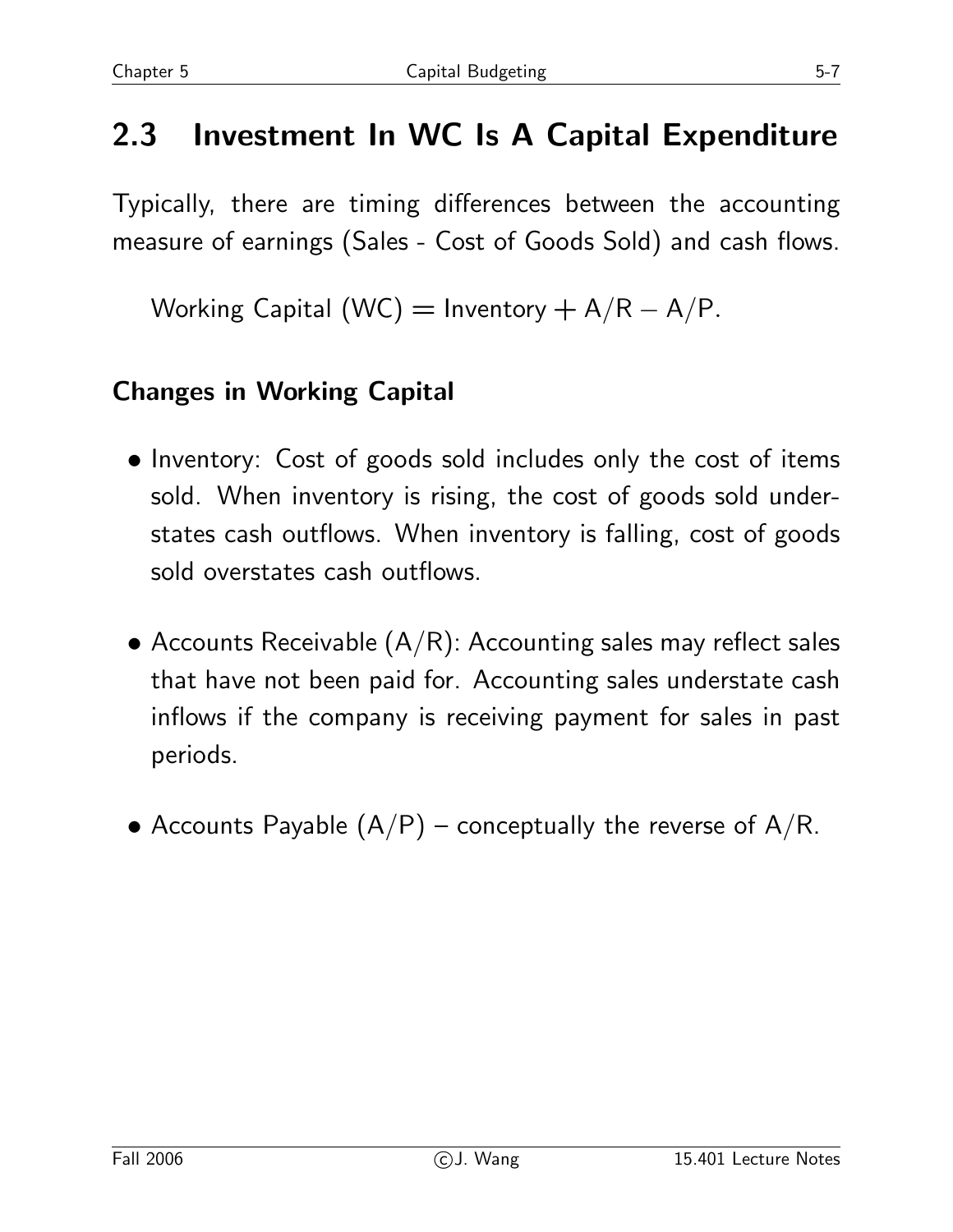**Example.** You run a chain of stores that sell sweaters. This quarter, you buy 1,000,000 sweaters at a price of \$30.00 each. For the next two quarters, you sell 500,000 sweaters each quarter for \$60.00 each. The corporate tax rate is 40%. In million dollars, your cash flows are

| Date | After Tax Profit                        | Inventory      | Cash Flow                                                                     |  |  |
|------|-----------------------------------------|----------------|-------------------------------------------------------------------------------|--|--|
|      |                                         | $(1)(30) = 30$ | $-30$                                                                         |  |  |
|      |                                         |                | 1 $(0.5)(60-30)(1-0.4) = 9 (0.5)(30) = 15 (0.5)(60) - (0.5)(60-30)(0.4) = 24$ |  |  |
|      | 2 $\Big  (0.5)(60-30)(1-0.4) = 9 \Big $ |                | $(0.5)(60) - (0.5)(60-30)(0.4) = 24$                                          |  |  |

Note:

Cash flow = Profit (after tax)  $-$  Change in Inventory.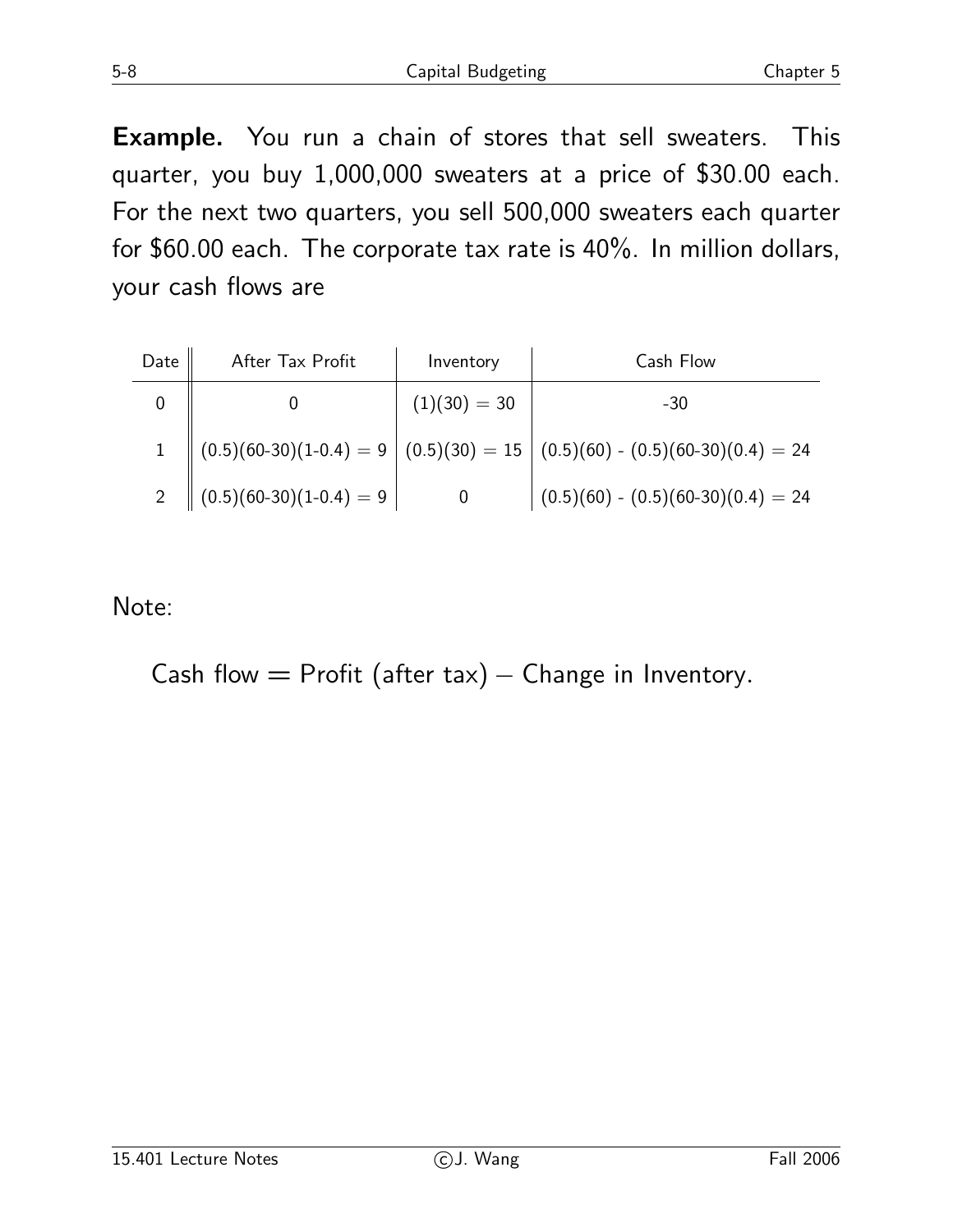# **2.4 Use Market Valuation**

**Example**. Reopen King Solomon's mine:

- Initial investment \$39.2 M
- Capacity 0.1 million oz for a life of 1year
- Production cost \$200 per oz
- Current gold price  $P_0 = $400$  per oz
- Forecasted gold price growth 5% by bearish manager
- Discount rate 10%.

NPV using the forecast:

 $NPV = -39.2 + \frac{(0.1)(420)}{1.10}$  $\frac{1}{1.10}$  = -\$1million.

However, gold pays no dividend. Thus,  $P_0 = PV(P_1)$  and

$$
NPV = -Investment + PV(Payoff))
$$
  
= -39.2 + PV(0.1 × P<sub>1</sub>)  
= -39.2 + 40 = +\$0.8million.

Use today's gold price.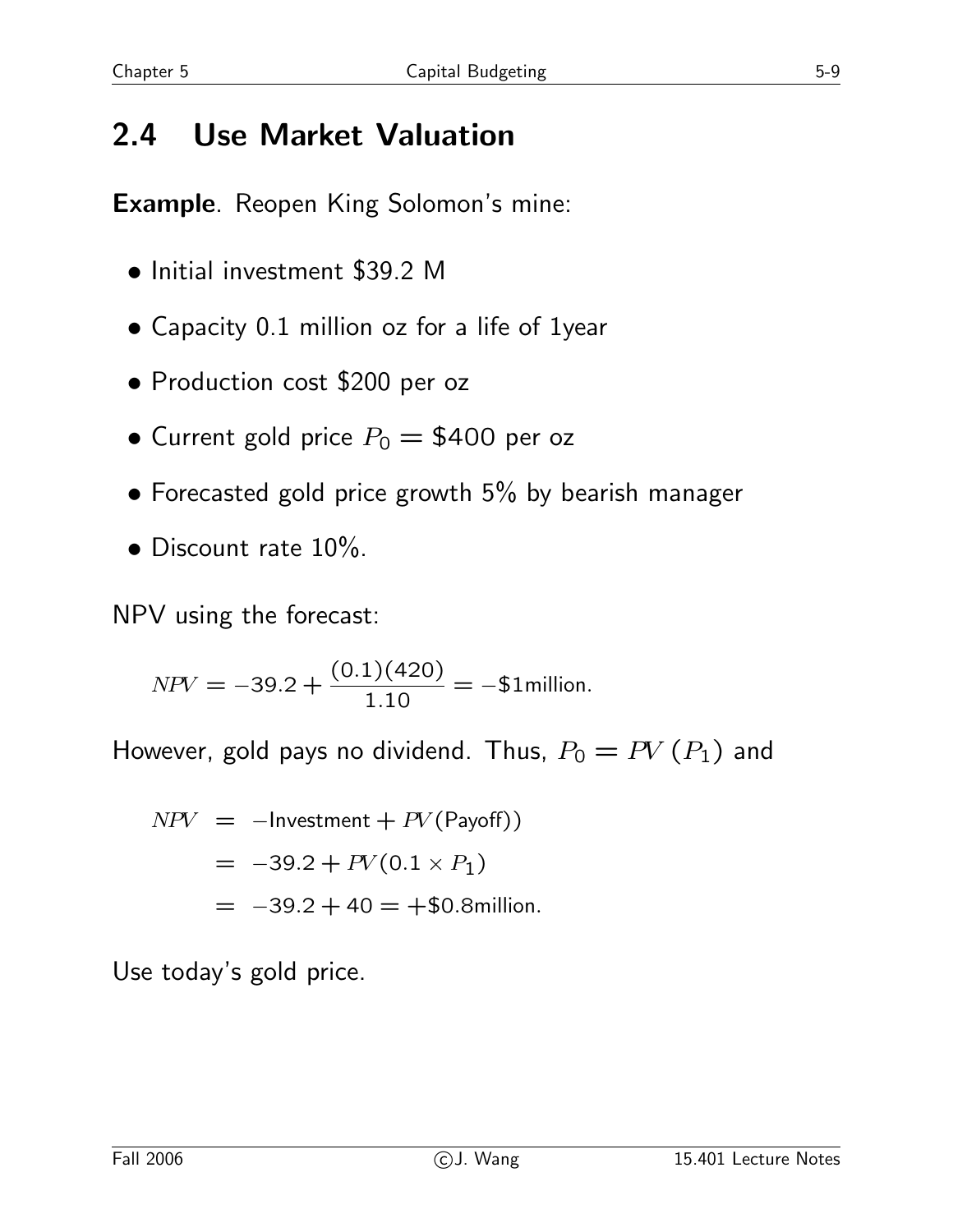**Example** (Gromb). MSW Inc. is considering the introduction of a new product: Turbo-Widgets (TW).

- TW were developed at an R&D cost of \$1M over past 3 years
- New machine to produce TW would cost \$2M
- New machine lasts for 15 years, with salvage value of \$50,000
- New machine can be depreciated linearly to \$0 over 10 years
- TW need to be painted; this can be done using excess capacity of the painting machine, which currently runs at a cost of \$30,000 (regardless of how much it is used)
- Operating cost: \$40,000 per year
- Sales: \$400,000, but cannibalization would lead existing sales of regular widgets to decrease by \$20,000
- Working Capital (WC): \$250,000 needed over the life of the project
- Tax rate: 34%
- Opportunity cost of capital: 10%.

Question: What is the project's NPV (i.e., should MSW go ahead with the production of TW)?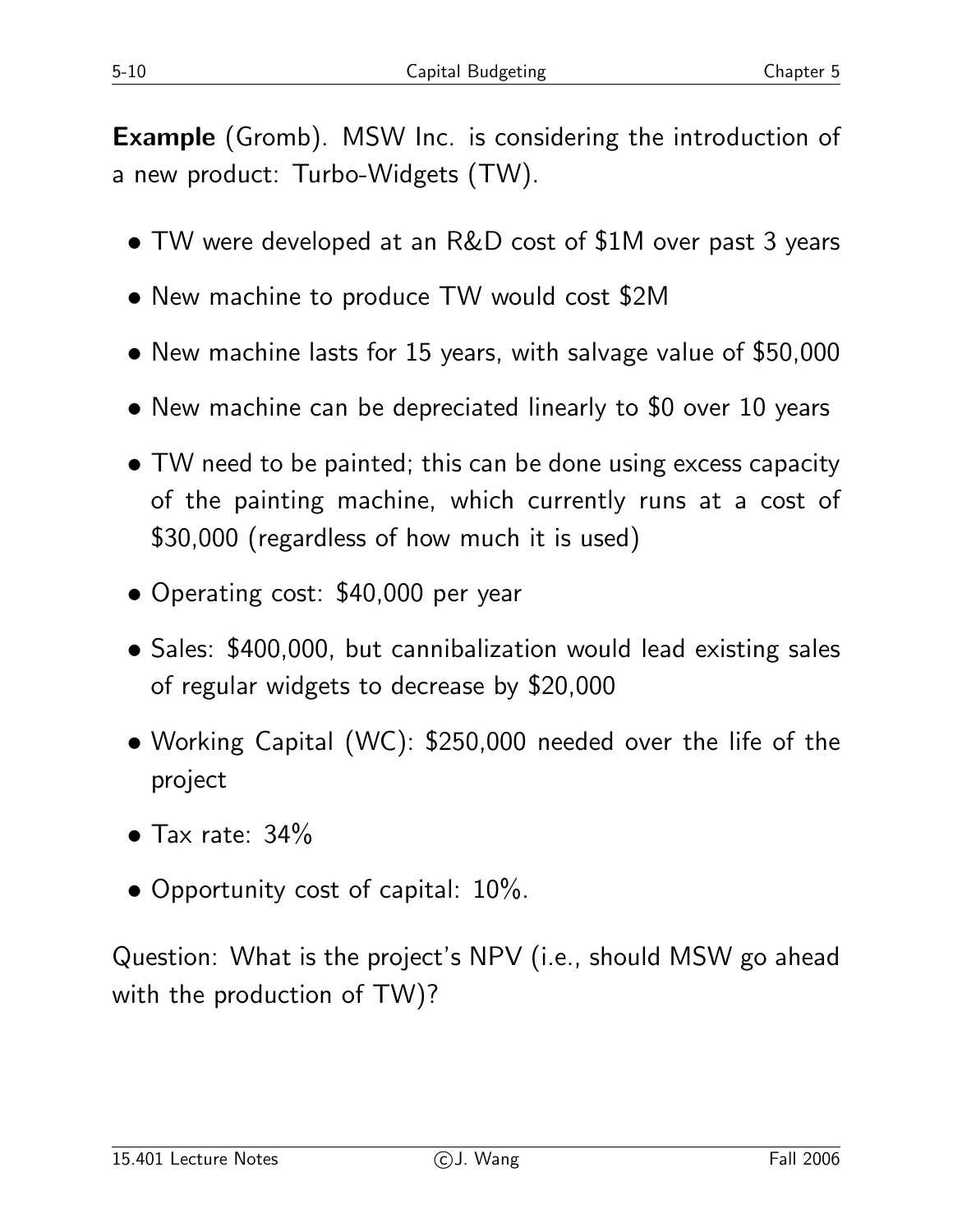- 1. Initial investment includes capital expenditure and WC
- 2. R&D expense is a sunk cost
- 3. Depreciation is  $$2M/10 = $0.2M$  for first 10 years
- 4. Project should not be charged for painting-machine time
- 5. Project should be charged for cannibalization of regular widget sales
- 6. Salvage value is fully taxable since the book value at the end of year 10 is \$0 (the machine cost has been fully depreciated).

The cash flows (in thousand dollars) are

| Year          | Cash Flow                                   |
|---------------|---------------------------------------------|
| $\mathcal{O}$ | $-(2000+250) = -2250$                       |
| $1 - 10$      | $(400-40-20)(1-0.34) + (200)(0.34) = 292.4$ |
| $11 - 14$     | $(400-40-20)(1-0.34) = 224.4$               |
| 15            | $224.4 + (50)(1-0.34) + 250 = 507.4$        |

 $NPV = -\$57,617.$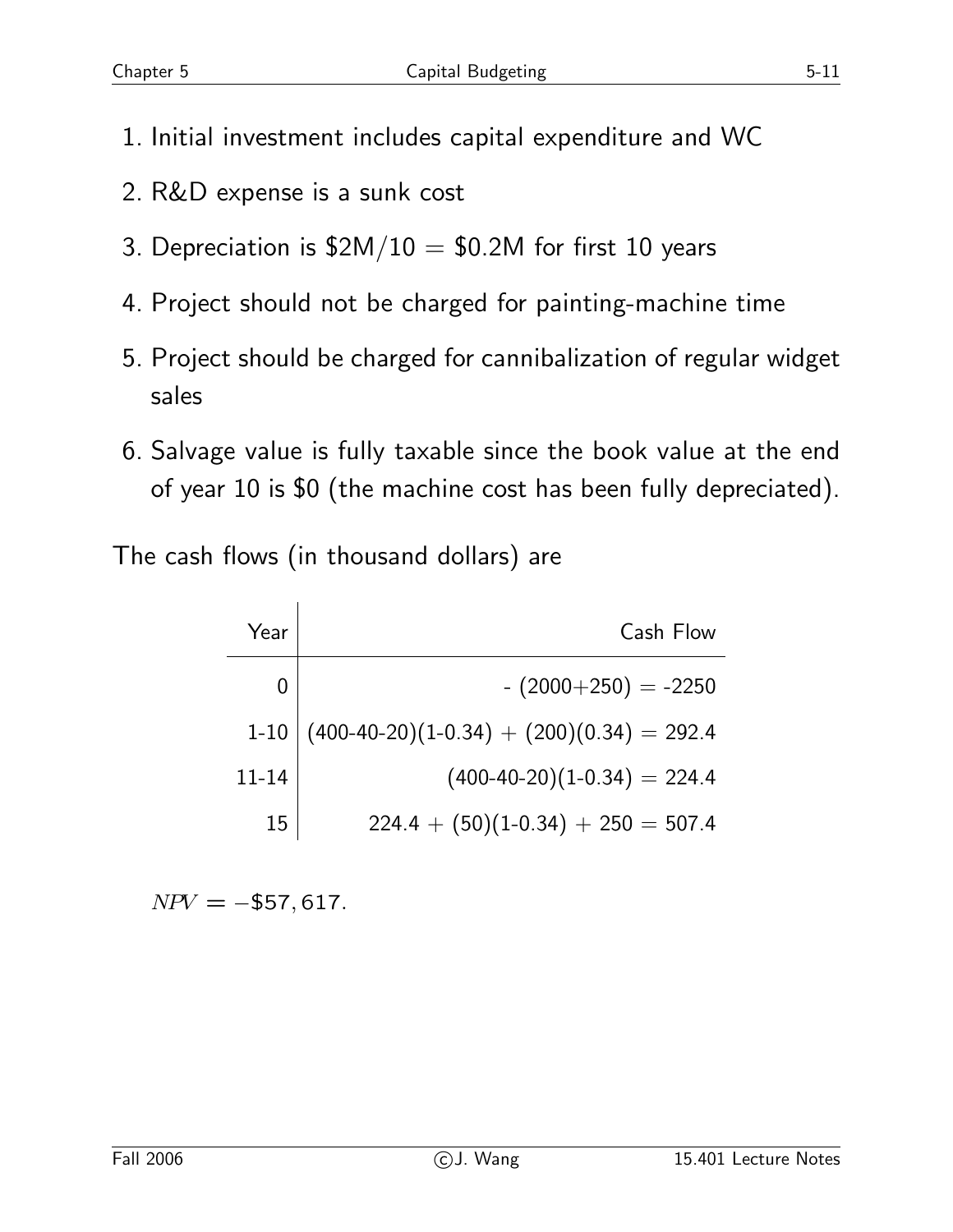# **3 Project Interaction**

- Often we have to decide on more than one project.
- For mutually independent projects, we just apply the NPV rule to each one of them.
- For projects dependent of each other (e.g., mutually exclusive accepting one rules out the others), we have to compare their NPVs.

**Example.** Potential demand for your product is projected to increase over time. If you start the project early, your competitors will catch up with you faster, by copying your idea. Your opportunity cost of capital is 10%. Denoting by FPV the project's NPV at the time of introduction, we have:

|   |     | Year to Start   $FPV$ % Change in $FPV$ NPV |     |
|---|-----|---------------------------------------------|-----|
|   | 100 |                                             | 91  |
|   | 120 | 20                                          | 99  |
| २ | 138 | 15                                          | 104 |
|   | 149 | x                                           | 102 |

Before year 4, the return to waiting is larger that the opportunity cost of capital, 10%. As long as the growth rate of FPV remains below 10% after year 4, it is best to wait and introduce at the end of year 3.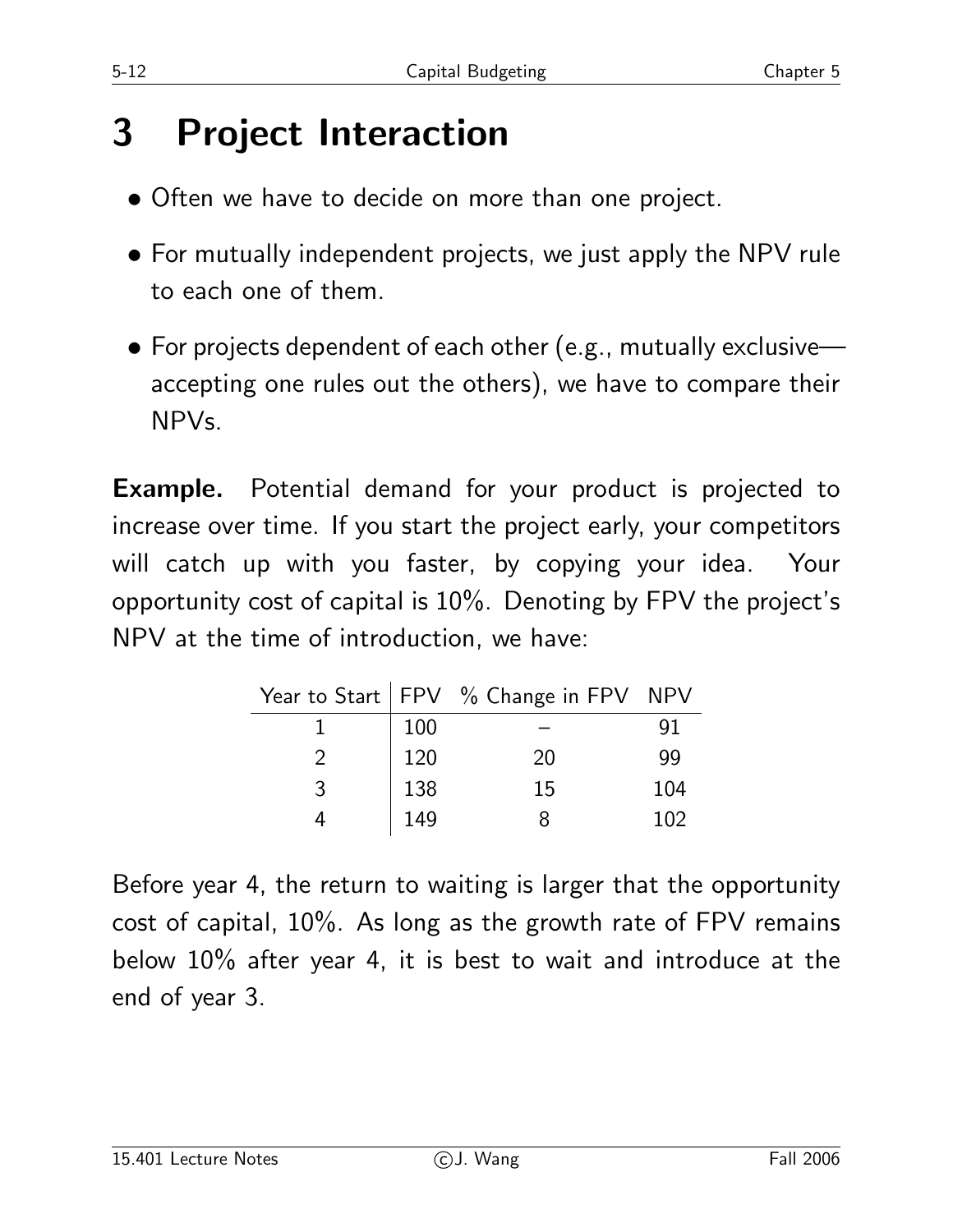# **4 Alternatives to NPV**

In practice, investment rules other than NPV are also used:

- Payback Period
- Profitability Index (PI)
- Internal Rate of Return (IRR)

Firms use these rules because they were used historically and they may have worked (in combination with common sense) in the particular cases encountered by these firms.

These rules sometimes give the same answer as NPV, but in general they do not. We should be aware of their shortcomings and use NPV whenever possible.

The bottom line is:

The NPV rule dominates these alternative rules.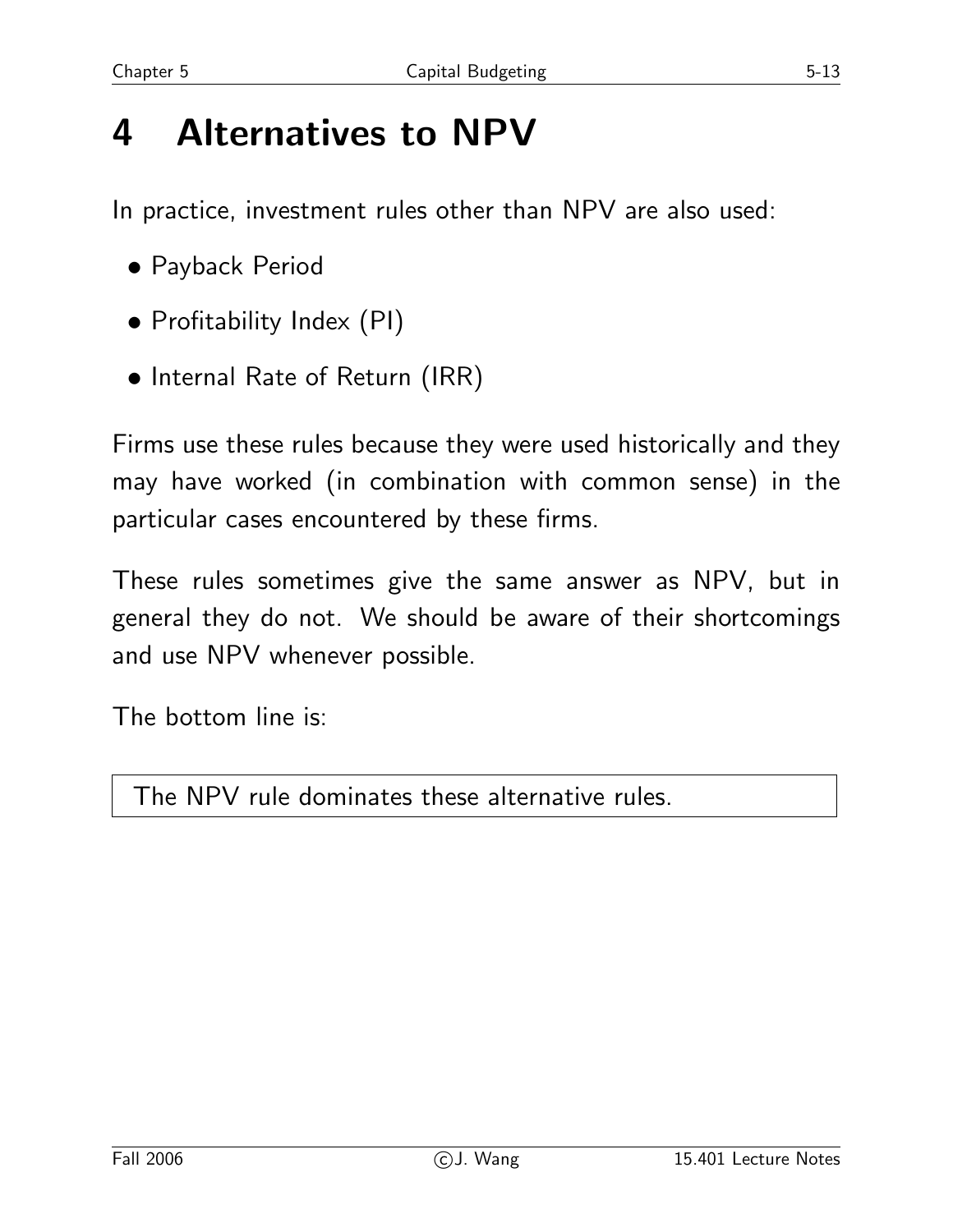### **4.1 Payback Period**

Definition: Payback period is the minimum  $s$  so that

 $CF_1 + CF_2 + \cdots + CF_s \geq -CF_0 = I_0$ 

In words, s is the minimum length of time such that the sum of cash flows from a project is positive.

#### **Decision Criterion Using Payback Period**

- For independent projects: Accept if  $s$  is less than or equal to some fixed threshold  $t^*$ .
- For mutually exclusive projects: Among all the projects having  $s \leq t^*$ , accept the one that has the minimum payback period.

**Example.** Let  $t^* = 3$ . Consider the two independent projects with the following cash flows (in thousands):

|                                           |  |  | $\begin{array}{cccc} \begin{array}{cccc} CF_0 & CF_1 & CF_2 & CF_3 & CF_4 & CF_5 & CF_6 \end{array} \end{array}$ |  |
|-------------------------------------------|--|--|------------------------------------------------------------------------------------------------------------------|--|
| Project $1 \mid -100$ 20 40 30 10 40 60 4 |  |  |                                                                                                                  |  |
| Project 2   -100 10 10 80 5 10 10   3     |  |  |                                                                                                                  |  |

Decision: Accept Project 2.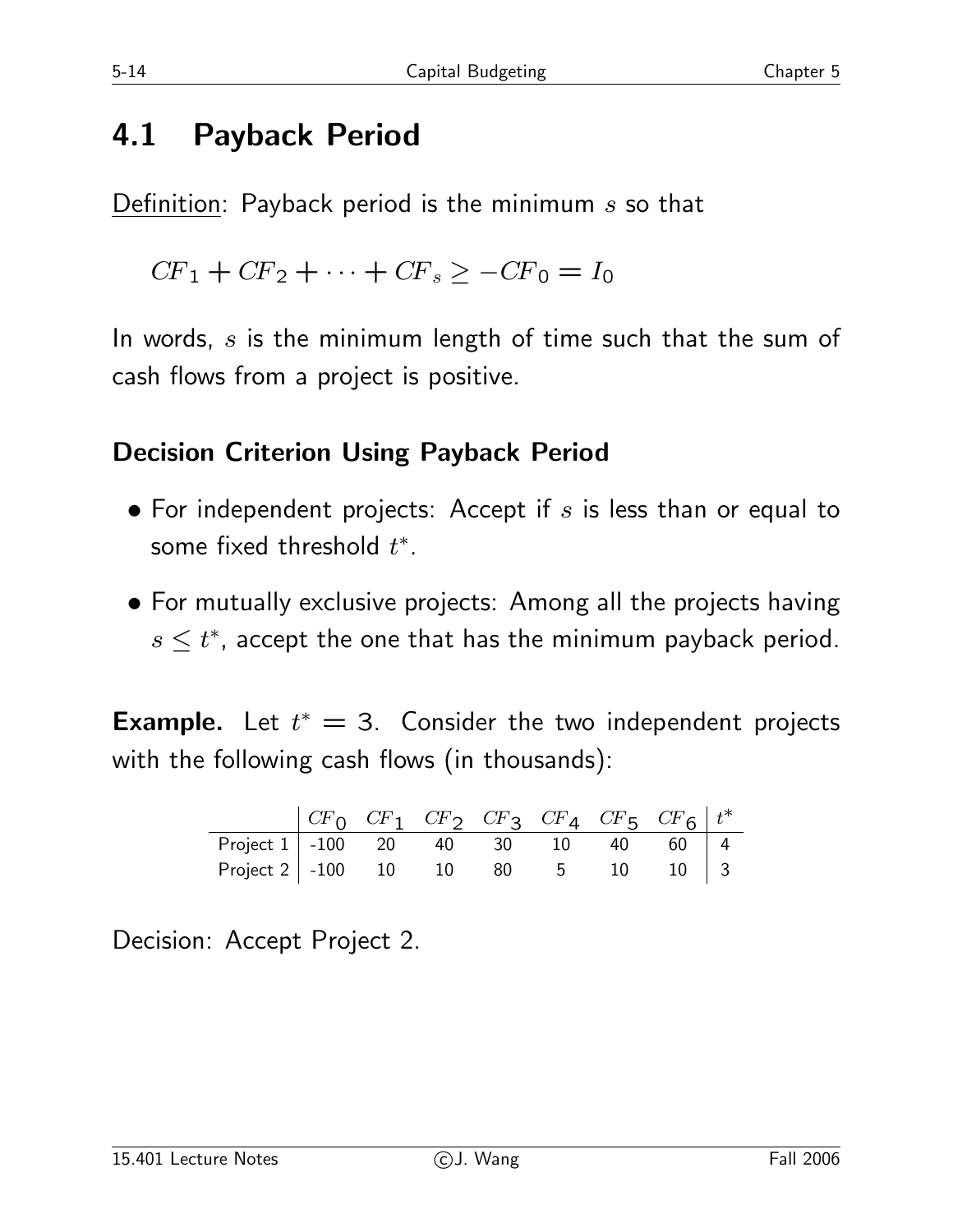#### **Problems with Payback Period**

- It ignores cash flows after the payback period.
- It ignores discounting.

**Example.** (Continued.) Suppose that the appropriate discount rate is a constant 10% per period. Then

 $NPV_1 = 39,315$  and  $NPV_2 = -7,270$ .

But we accepted project 2 and not project 1!

#### **Discounted Payback Period**

Taking into account appropriate discounting, we have the discounted payback period:

Definition: Discounted payback period is the minimum  $t^*$  so that

$$
\frac{CF_1}{1+r} + \frac{CF_2}{(1+r)^2} + \dots + \frac{CF_{t^*}}{(1+r)^{t^*}} \ge -CF_0
$$

where  $r$  is the discount rate.

Problem: It still ignores the cash flows after the discounted payback period.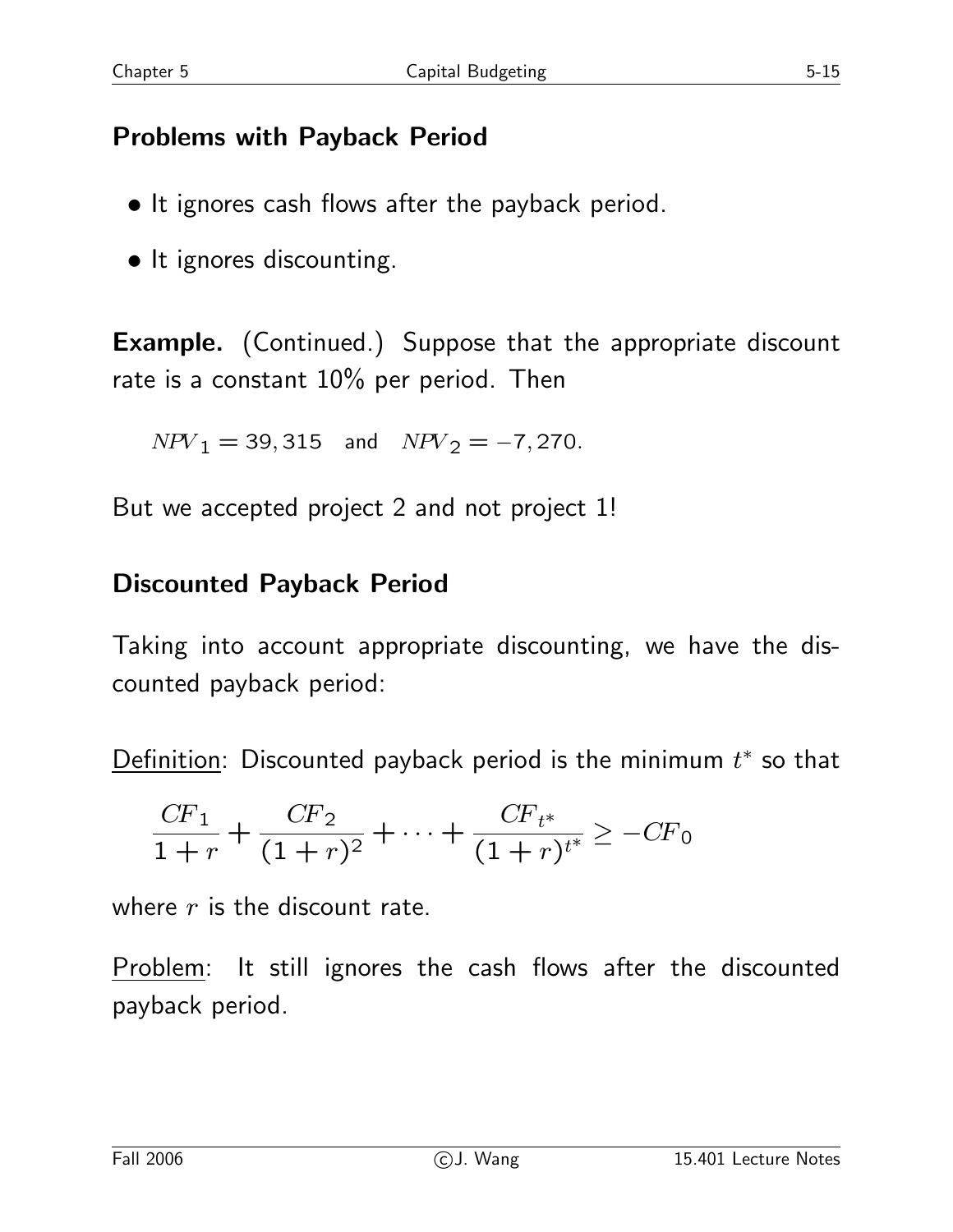# **4.2 Internal Rate of Return (IRR)**

IRR is the number that satisfies

$$
0 = CF_0 + \frac{CF_1}{(1 + IRR)} + \frac{CF_2}{(1 + IRR)^2} + \cdots + \frac{CF_t}{(1 + IRR)^t}.
$$

#### **Decision Criterion Using IRR**

- For independent projects: Accept a project if its IRR is greater than some fixed  $IRR^*$ , the threshold rate.
- For mutually exclusive projects: Among the projects having IRR's greater than  $IRR^*$ , accept one with the highest IRR.

**Example** Consider the following mutually exclusive projects:

|                                         |  | $ CF_0$ $CF_1$ $CF_2$ $CF_3$ $CF_4$ $CF_5$ $CF_6$ |  |  |
|-----------------------------------------|--|---------------------------------------------------|--|--|
| Project 1   -100 20 40 30 10 40 60      |  |                                                   |  |  |
| Project 2   -100  10  10  80  5  10  10 |  |                                                   |  |  |

Then,  $IRR_1 = 21\%$  and  $IRR_2 = 7\%$ .

IRR rule leads to the same decisions as NPV if

- 1. Cash outflow occurs only at time 0
- 2. Only one project is under consideration
- 3. Opportunity cost of capital is the same for all periods
- 4. Threshold rate is set equal to opportunity cost of capital.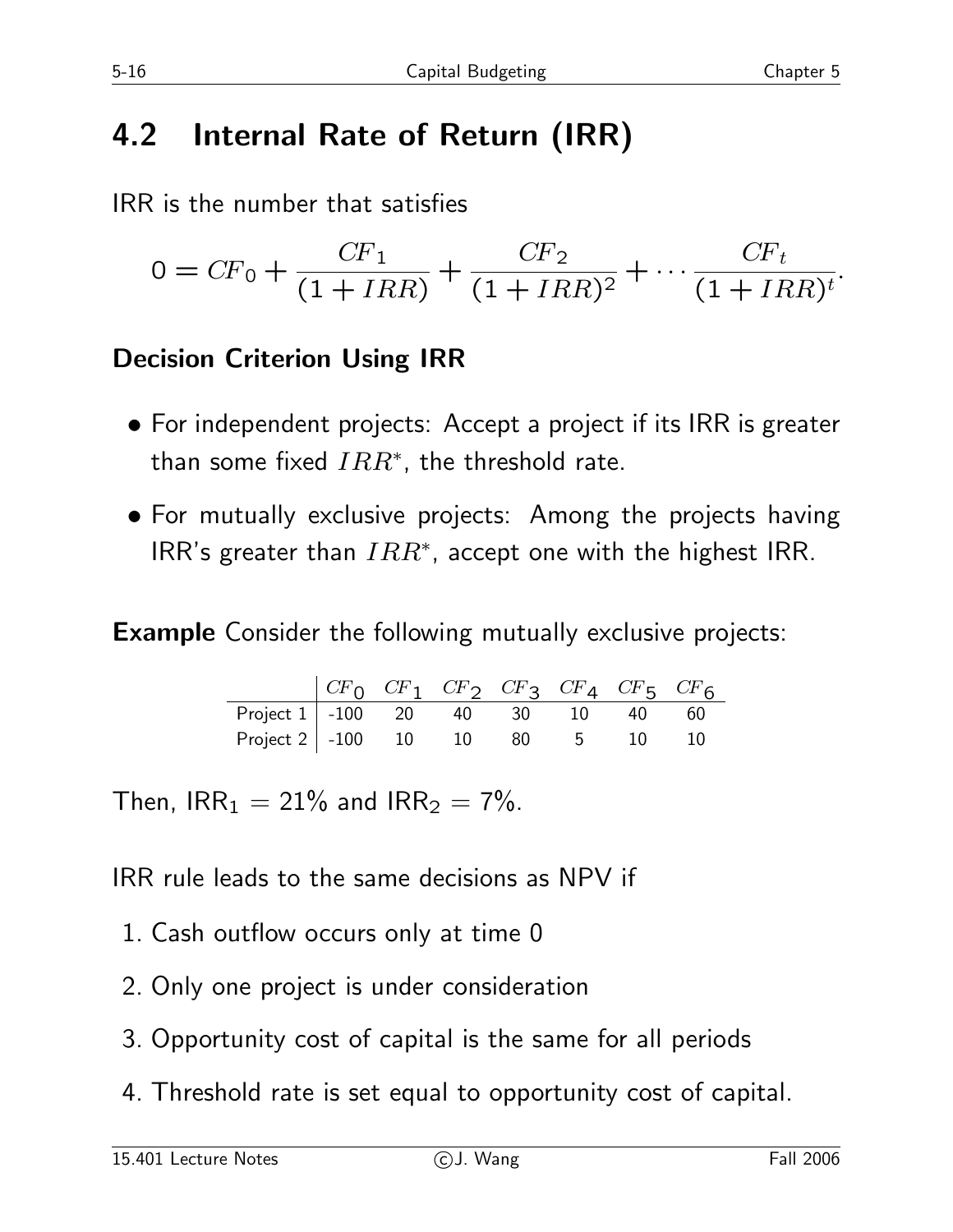#### **Problems with IRR**

1. Non-existence of IRR

|           | CF <sub>0</sub> | $CF$ 1 | CF     |
|-----------|-----------------|--------|--------|
| Project 1 | -105            | 250    | $-150$ |
| Project 2 | 105             | $-250$ | 150    |

No IRR exists for these two projects.

2. Multiple IRR's



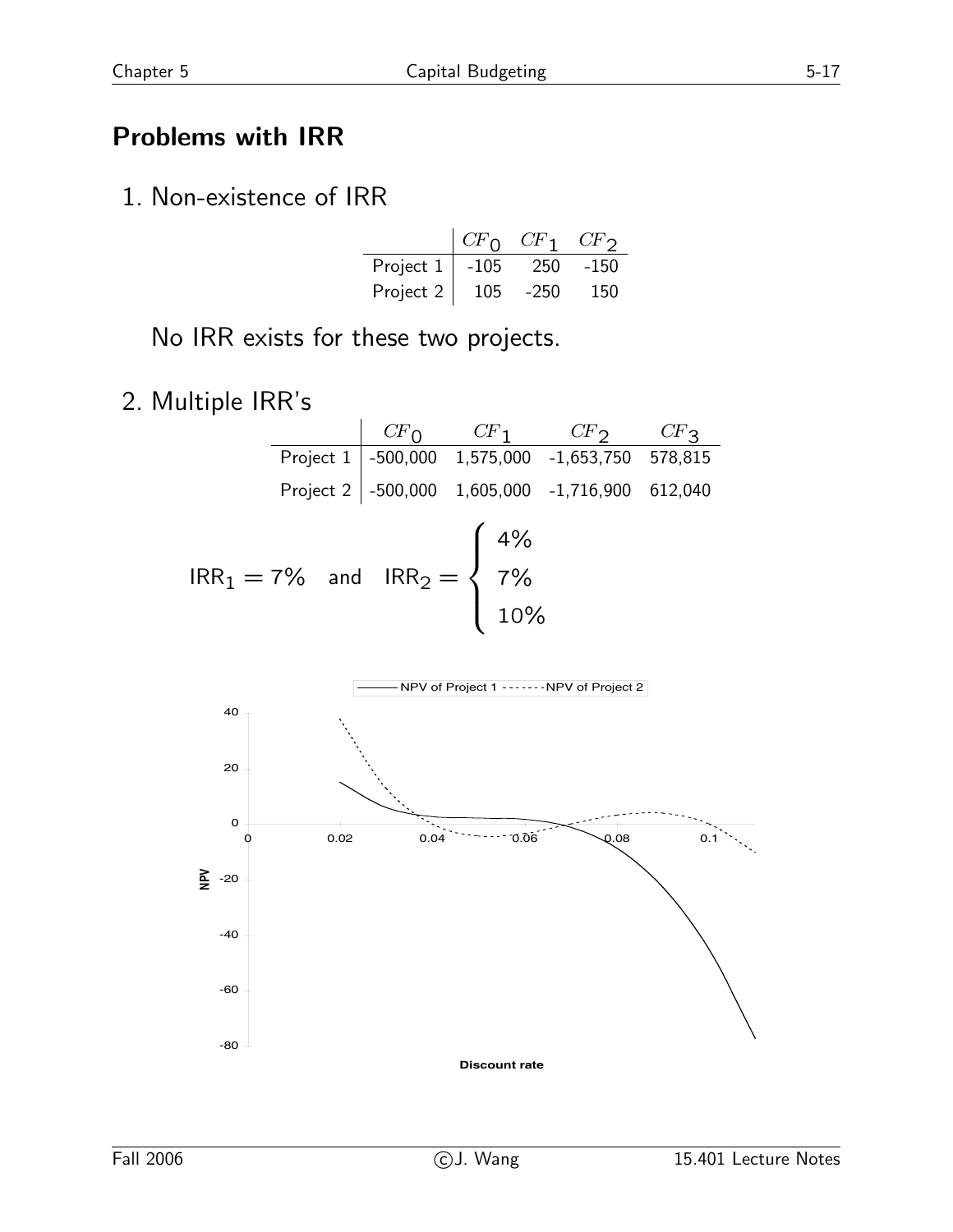- 3. Project ranking using IRR for mutually exclusive projects:
	- (a) Projects of different scales:

|                                                |  | $\begin{bmatrix} CF_0 & CF_1 \end{bmatrix}$ IRR NPV at 10% |
|------------------------------------------------|--|------------------------------------------------------------|
|                                                |  | Project 1   -10,000 20,000 100% 8,181.82                   |
| Project $2 \mid -20,000 \mid 36,000 \mid 80\%$ |  | 12,727.27                                                  |

A way around this problem is to use *incremental* CF:

- See if lower investment (project 1) is a good idea
- See if incremental investment (project 2) is a good idea.

|                                | CF <sub>0</sub>       | $CF_1$ |        | IRR NPV at $10\%$ |
|--------------------------------|-----------------------|--------|--------|-------------------|
| Project 1                      | $-10,000$ 20,000 100% |        |        | 8,181.82          |
| Project 2                      | -20,000 36,000        |        | $80\%$ | 12,727.27         |
| Project $2-1$ $-10,000$ 16,000 |                       |        | 60%    | 4,545.45          |

(b) Projects with different time patterns of cash flows:

| $CF_{t}$                                         |  |  |  |                                         | $\begin{array}{ ccc } \hline \ 0 & 1 & 2 & 3 & 4 & 5 & \text{ETC} & \text{IRR} & \text{NPV at 10\%} \end{array}$ |
|--------------------------------------------------|--|--|--|-----------------------------------------|------------------------------------------------------------------------------------------------------------------|
| Project 1                                        |  |  |  | $\vert$ -90 60 50 40 0 0 $\cdots$ 33.0% | 35.92                                                                                                            |
| Project 2   -90 18 18 18 18 18 $\cdots$ 20.0%    |  |  |  |                                         | 90.00                                                                                                            |
| Project 2-1   0 -42 -32 -22 18 18 $\cdots$ 15.6% |  |  |  |                                         | 54.08                                                                                                            |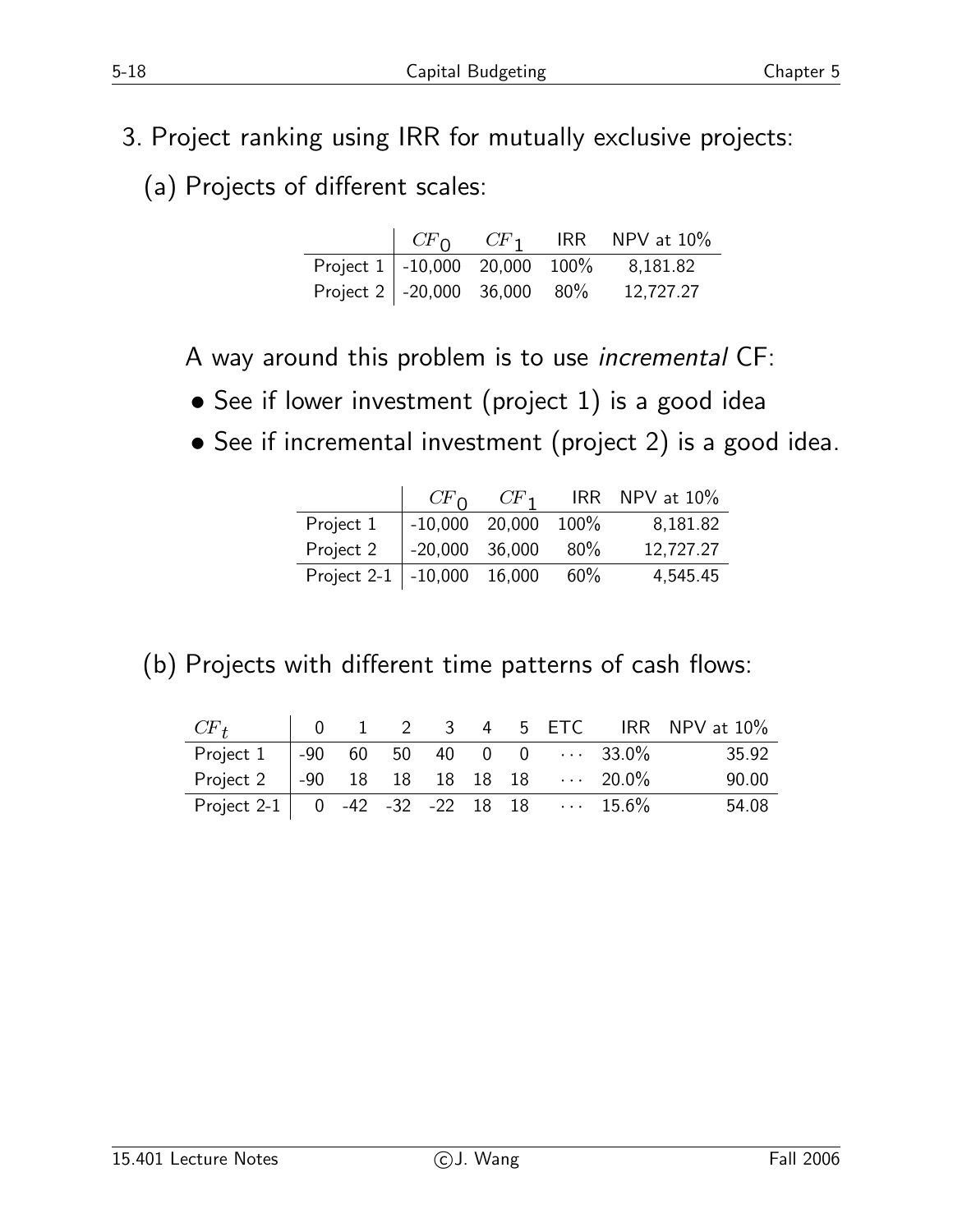# **4.3 Profitability Index**

Definition: Profitability Index (PI) is the ratio of the present value of *future* cash flows and the initial cost of a project:

$$
\text{PI} = \frac{PV}{-CF_0} = \frac{PV}{I_0}.
$$

#### **Decision Criterion Using PI**

- For independent projects: Accept all projects with PI greater than one (this is identical to the NPV rule)
- For mutually exclusive projects: Among the projects with PI greater than one, accept the one with the highest PI.

#### **Problems with PI**

- PI gives the same answer as NPV when
- (1) There is only one cash outflow, which is at time 0
- (2) Only one project is under consideration.

PI scales projects by their initial investments. The scaling can lead to wrong answers in comparing mutually exclusive projects.

|                                  | $CF_0$ $CF_1$                |  | IRR NPV at $10\%$ PI at $10\%$ |      |
|----------------------------------|------------------------------|--|--------------------------------|------|
| Project 1                        | $  -1,000 \t 2,000 \t 100\%$ |  | 818.18                         | 1.82 |
| Project 2                        | $1 - 2,000$ 3,600 80%        |  | 1,272.73                       | 1.64 |
| Project 2-1   -1,000 $1,600$ 60% |                              |  | 454.55                         | 1.45 |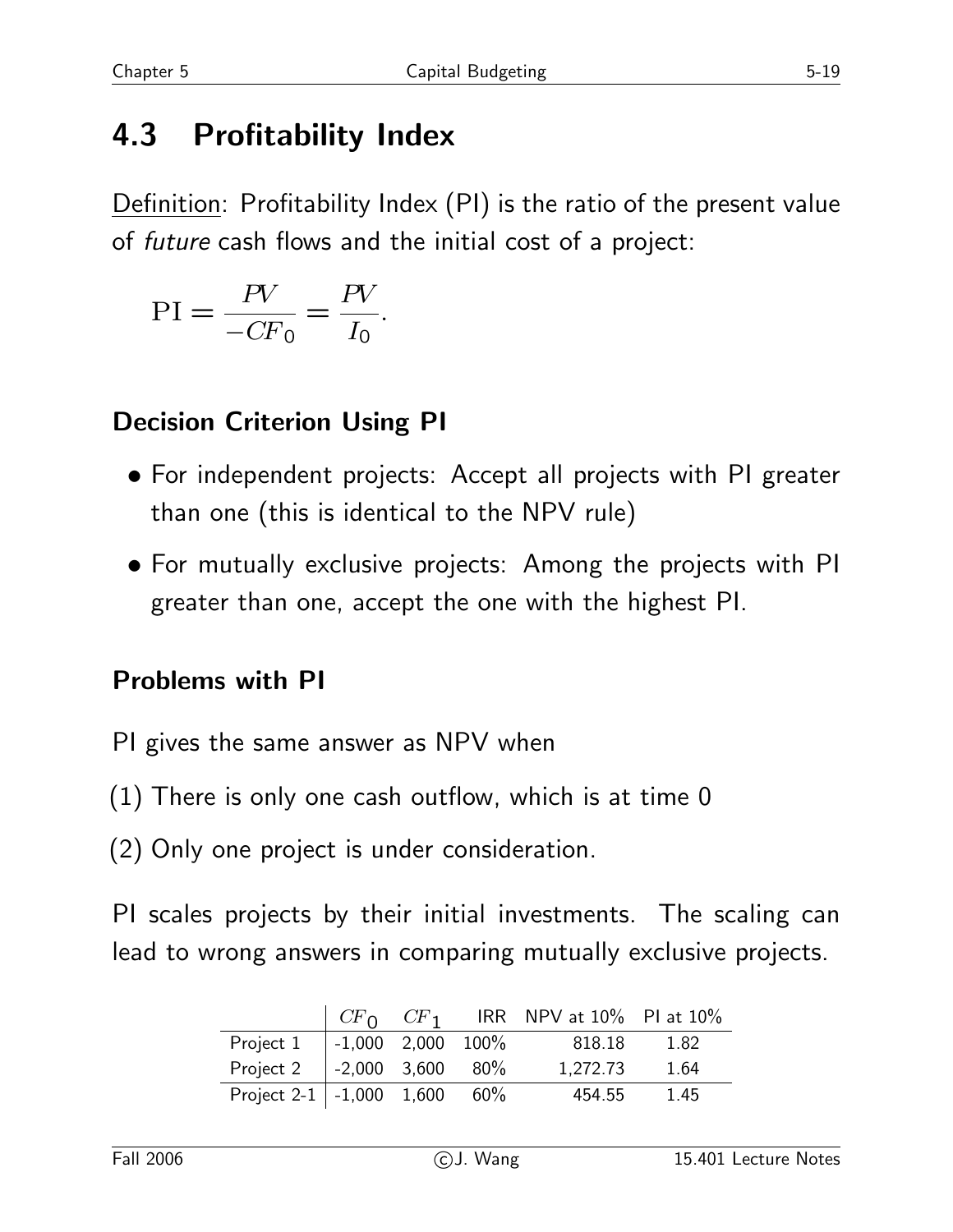### **4.4 The Practice of Capital Budgeting**

|                | Large U.S. Firms                | Multinationals |                                           |  |  |
|----------------|---------------------------------|----------------|-------------------------------------------|--|--|
|                | Percentage Using<br>Each Method | Use as         | Use as<br>Primary Method Secondary Method |  |  |
| Payback Period | 80.3%                           | $5.0\%$        | 37.6%                                     |  |  |
| <b>IRR</b>     | 65.5                            | 65.3           | 14.6                                      |  |  |
| <b>NPV</b>     | 67.6                            | 16.5           | 30.0                                      |  |  |
| Other          |                                 | 2.5            | 3.2                                       |  |  |

Comparison of Methods Used by Large U.S. and Multinational Firms

#### Historical Comparison of Primary use of Various Capital Budgeting Techniques

|                                            |     |    | 1959 1964 1970 1975 1977 1979 |    |     |     | 1981 |
|--------------------------------------------|-----|----|-------------------------------|----|-----|-----|------|
| Payback Period 34% 24% 12% 15% 9% 10% 5.0% |     |    |                               |    |     |     |      |
| <b>IRR</b>                                 | -19 | 38 | 57 37                         |    | -54 | 60  | 65.3 |
| <b>NPV</b>                                 |     |    |                               | 26 | 10  | -14 | 16.5 |
| IRR or NPV                                 | 19  | 38 | 57                            | 63 | 64  | 74  | 81.8 |

Source: S. Ross, R. Westerfield, and B. Jordon, *Essentials of Corporate Finance*, Irwin, 1996.)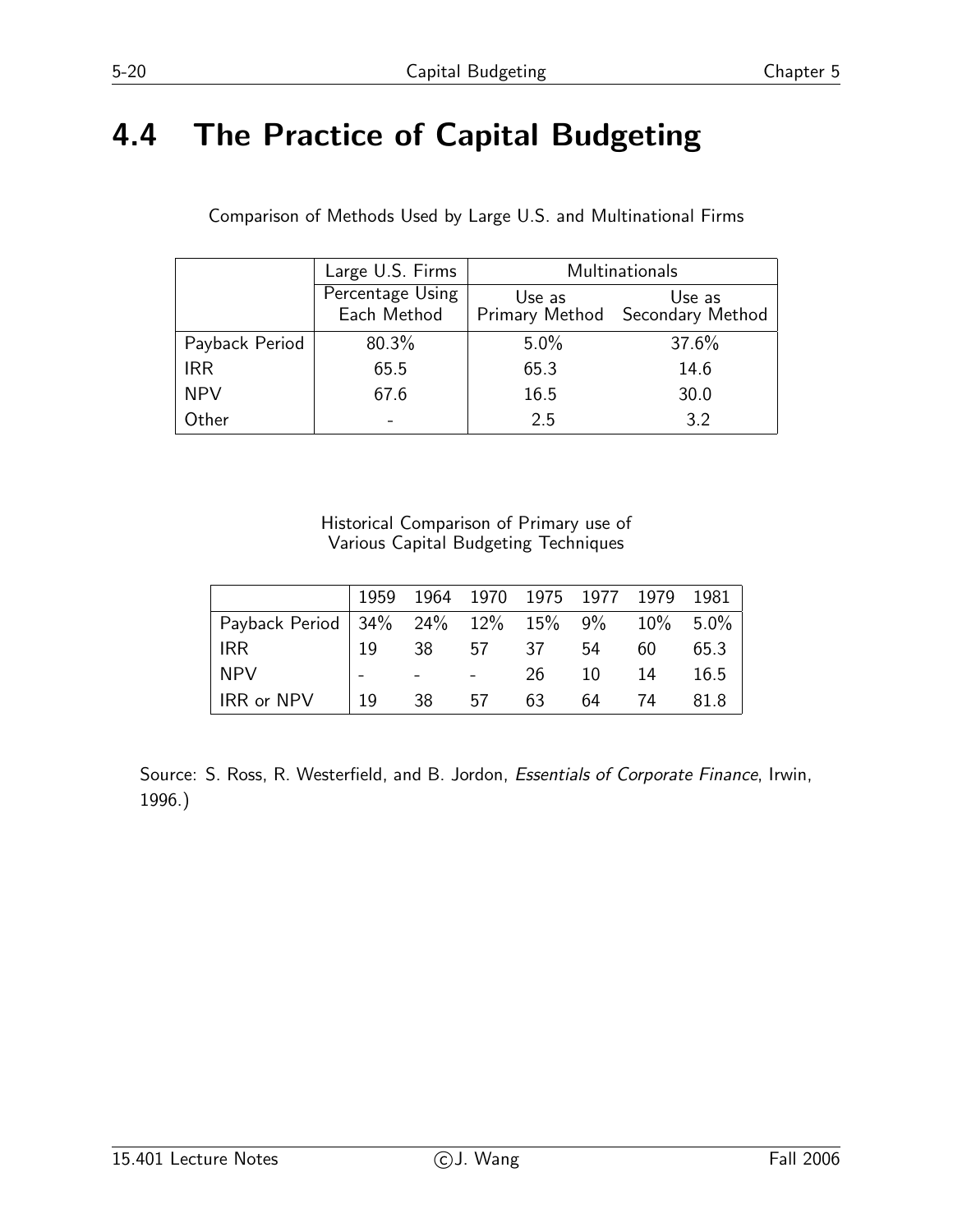# **5 Other Issues in Capital Budgeting**

- 1. Competitive Response:
	- CF forecasts should consider responses of competitors.
- 2. Capital Rationing.
- 3. Sources of Positive-NPV Projects:
	- Short-run competitive advantage (right place at right time)
	- Long-run competitive advantage
		- **-** patent
		- **-** technology
		- **-** economies of scale, etc.
	- Noise.